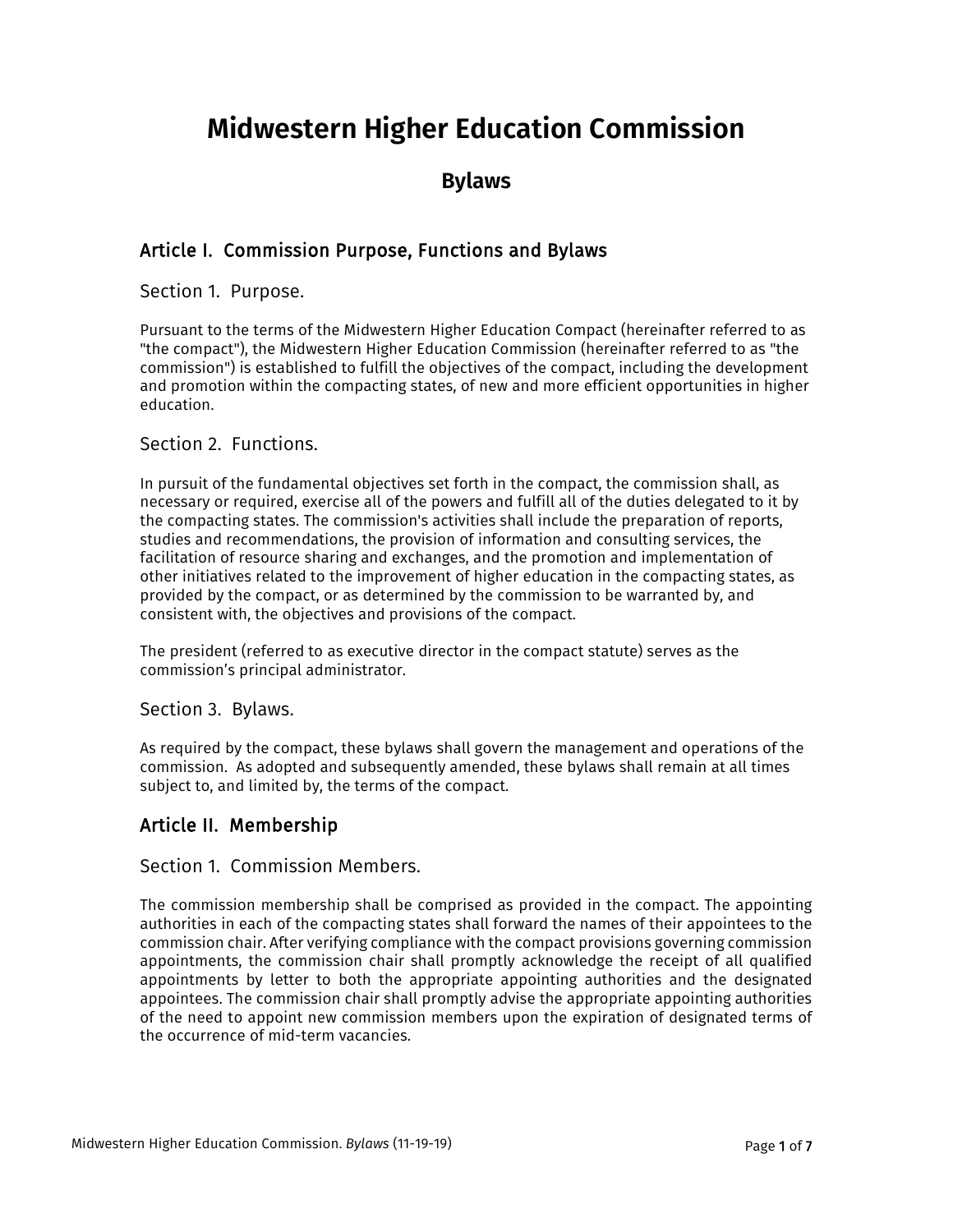### Section 2. Affiliate Members.

States not eligible to become a party to the compact and/or Canadian Provinces may become affiliate members of the commission when mutual interests exist and when it would benefit the compact to enter into such arrangements. Such other states and/or Canadian Provinces may be afforded status as affiliate members to the commission in accordance with policies and procedures approved by the commission.

The compact legislation must be approved by affiliate member states or provinces prior to being afforded affiliate member status.

# Section 3. Associate Members.

Entities not eligible to become members of the compact may be afforded status as associate members of the commission in accordance with the policies and procedures approved by the commission.

#### Section 4. Compact Participation in MHEC Programs.

For the 12 states identified in Article VI of the MHEC compact statute, the MHEC compact statute must remain in effect in order for those states to participate in MHEC programs and services

# Article III. Officers

#### Section 1. Election and Succession.

As provided by the compact, the officers of the commission shall include a chair, vice chair, past chair, and a treasurer, all of whom shall be duly appointed commission members.

Officers shall be elected by the commission at any meeting at which a quorum is present. The chair, vice chair and treasurer shall serve one-year terms or until their successors are elected by the commission. The vice chair shall succeed to the office of chair upon completion of the chairperson's term of office. The treasurer shall succeed to the office of vice chair upon completion of the vice chair's term of office.

#### Section 2. Duties.

The four officers shall perform all duties of their respective offices as provided by the compact and these bylaws. Such duties shall include, but are not limited to, the following:

- a. Chair. The chair shall call and preside at all meetings of the commission, shall prepare agendas for such meetings, shall make appointments to all committees of the commission, and, in accordance with the commission's directions, or subject to ratification by the commission, shall act on the commission's behalf during the interims between commission meetings.
- b. Vice Chair. The vice chair shall, in the absence or at the direction of the chair, perform any or all of the duties of the chair. In the event of a vacancy in the office of chair, the vice chair shall serve as acting chair until a new chair is elected by the commission.
- c. Treasurer*.* The treasurer, with the assistance of the commission's president, shall act as custodian of all commission funds and shall be responsible for monitoring the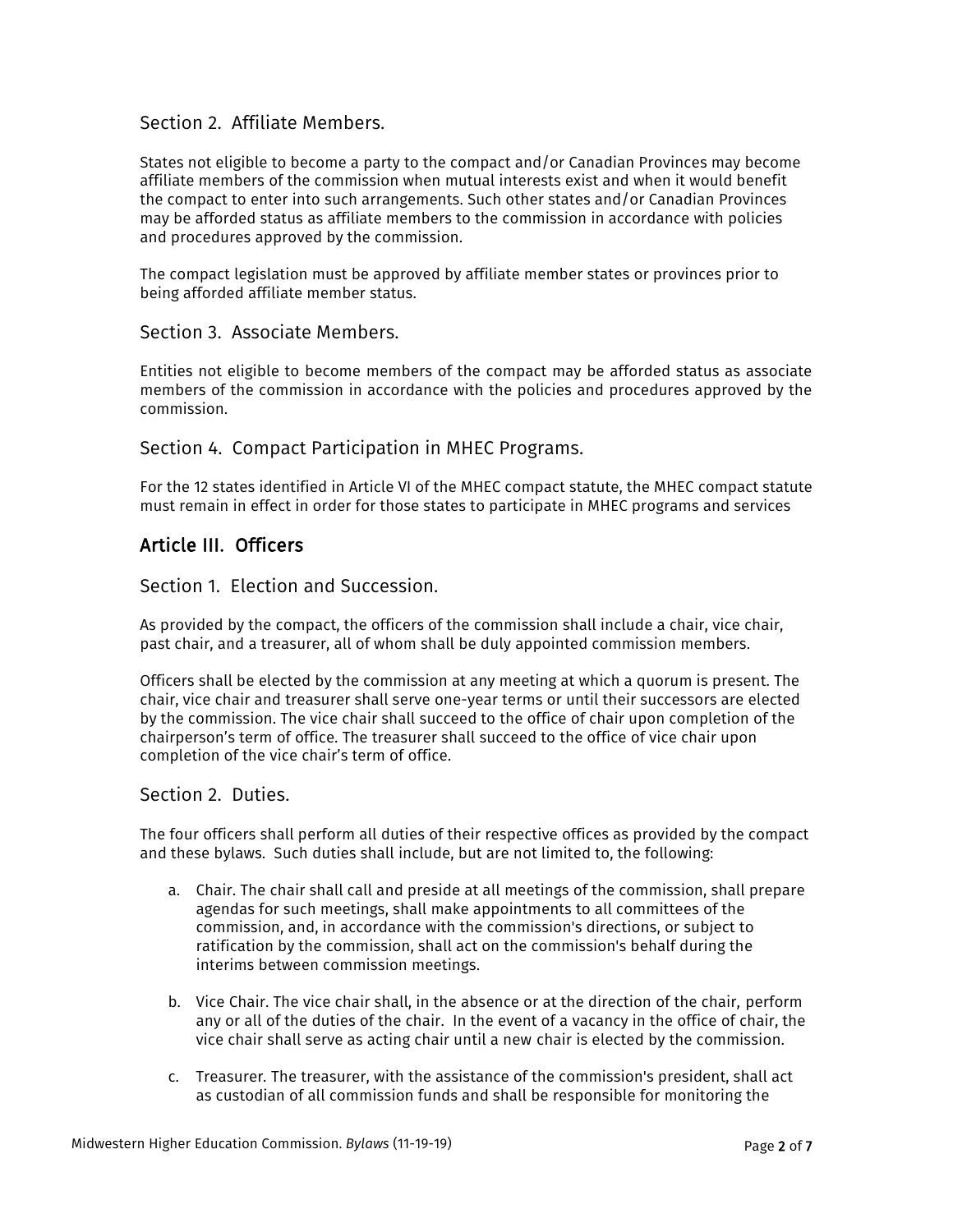administration of all fiscal policies and procedures set forth in the compact or adopted by the commission. Pursuant to the compact, the treasurer shall execute such bond as may be required by the commission covering the treasurer, the president and any other officers, commission members and commission personnel, as determined by the commission, who may be responsible for the receipt, disbursement, or management of commission funds.

d. Past Chair*.* Commencing upon completion of the term of office of chair, the past chair, if still a duly appointed commissioner, shall serve one year in the position of past chair. The past chair shall, in the absence or at the discretion of the chair and vice chair, perform any or all of the duties of the chair. In the event of a vacancy in the office of the chair and vice chair, the past chair shall serve as acting chair until a new chair or vice chair is elected by the commission.

# Article IV. Commission Personnel

### Section 1. Commission Staff and Offices

The commission shall appoint a president, who shall serve at its pleasure and who shall act as chief executive officer and secretary to the commission. The president shall hire and supervise such other staff as may be authorized by the commission. The president shall establish and manage the commission's office or offices, which shall be located in one or more of the compacting states as determined by the commission.

#### Section 2. Duties of the President.

The president serves as the commission's principal administrator and secretary.

- 1. Principal Administrator. As the commission's principal administrator, the president shall perform such duties as may be delegated by the commission or required by the compact and these bylaws, including, but not limited to, the following:
	- a. Recommend general policies and program initiatives for the commission's consideration.
	- b. Recommend for the commission's consideration administrative and personnel policies governing the recruitment, hiring, management, compensation and dismissal of commission staff.
	- c. Implement and monitor the administration of all policies and program initiatives adopted by the commission.
	- d. Prepare draft annual budgets for the commission's consideration.
	- e. Monitor all commission expenditures for compliance with approved budgets and maintain accurate records of account.
	- f. Assist commission members as directed in securing required appropriations from the compacting states;
	- g. Execute contracts on behalf of the commission as directed.
	- h. Receive service of process on behalf of the commission.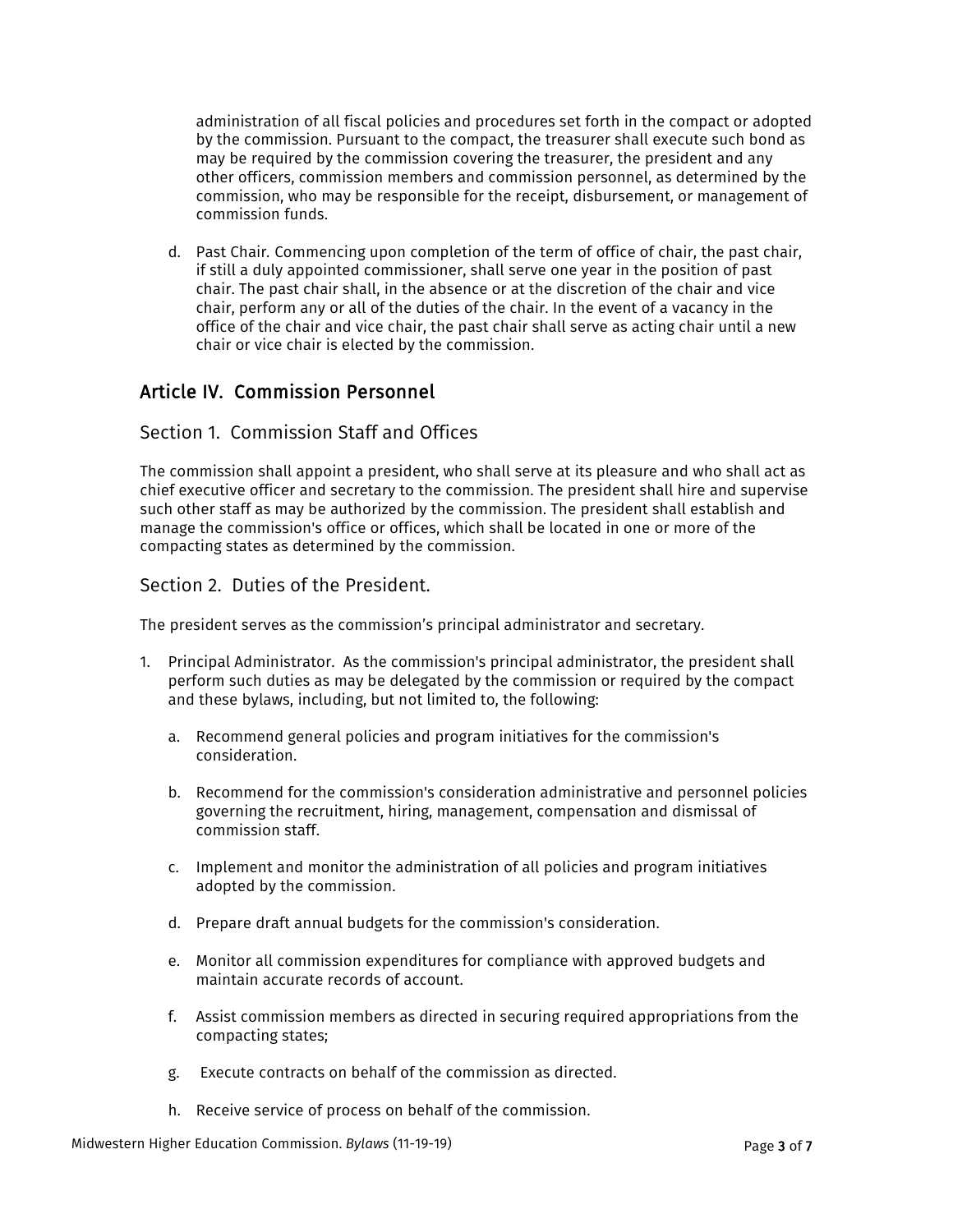- i. Prepare and disseminate all required reports and notices as directed by the commission.
- 2. Secretary. As the commission's secretary, the president shall keep minutes of all commission and executive committee meetings and shall act as the custodian of all documents and records pertaining to the status of the compact and business of the commission.

### Section 3. Policy and Programmatic Committees.

In functioning as the commission's principal administrator, the president may establish committees to help explore and implement commission policies and program initiatives. The president shall appoint the members of the committees and shall determine the composition, procedures, duties, budget and tenure of such committees.

At the discretion of the president, the positions of chair and vice chair may be established for each committee. If a chair and vice chair is established, the president shall appoint the chair and vice chair following nominations from members of the respective committees. The term of office for the chair and vice chair shall be two years. The vice chair shall succeed the chair upon the expiration of the chair's term. The chair and vice chair shall serve at the pleasure of the president. The duties of the chair and vice chair shall include, but not be limited to, the following:

- a. Chair: The chair shall call and preside at all meetings of the committee, shall prepare agendas for such meetings, and in accordance with the committee's directions and subject to the president's approval, shall act on the committee's behalf during the interim between committee meetings.
- b. Vice Chair: The vice chair shall, in the absence or at the direction of the chair, perform any or all of the duties of the chair. In the event of a vacancy in the office of the chair, the vice chair shall serve as acting chair until the president appoints a new chair.

# Article V. Meetings of the Commission.

#### Section 1. Meetings and Notice.

The commission shall meet at least once each calendar year at a time and place to be determined by the commission. Additional meetings may be scheduled at the discretion of the chair and must be called upon the request of a qualified number of commission members, as provided in the compact. All commission members shall be given written notice of commission meetings at least 30 days prior to their scheduled dates.

Final agendas shall be provided to all commission members no later than 10 days prior to any meeting of the commission. Thereafter, additional agenda items requiring commission action may not be added to the final agenda, except by a vote of the commission in which two-thirds of the compacting states vote aye. All commission meetings, except executive sessions limited to personnel matters, shall be open to the public and prior public notice shall be provided in a manner consistent with the customs and practices of the compacting states.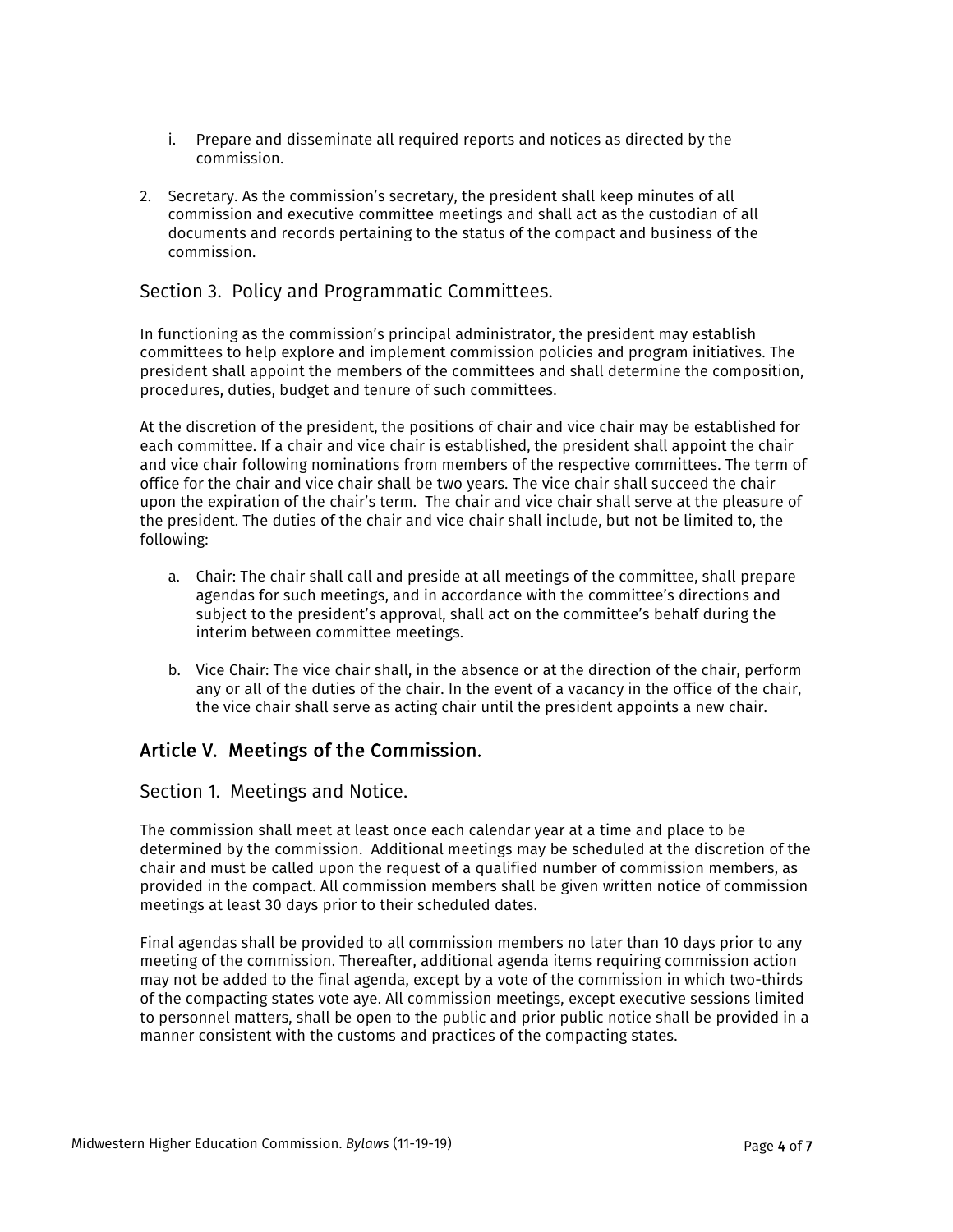#### Section 2. Quorum.

Commission members representing a majority of the compacting states and affiliate members shall constitute a quorum for the transaction of business, except as otherwise required in these bylaws. The presence of one or more commission members from a compacting state is sufficient to constitute the presence of that state for purposes of determining the existence of a quorum, provided the delegation present is entitled to vote on behalf of the state represented. The presence of a quorum must be established before any vote of the commission can be taken.

#### Section 3. Voting.

Each compacting state represented at any meeting of the commission is entitled to one vote. Fractional voting is prohibited. Each affiliate member represented at any meeting of the commission is entitled to one vote. The commission members representing a single compacting state may, subject to applicable state laws, employ the means of their choice for determining their state's vote.

In the event that a minimum number of commission members is required by a compacting state to be present at a commission meeting in order to vote on behalf of such state, the presence of that number of commission members shall also be required by the commission for purposes of determining the existence of a quorum. Except as otherwise required by the compact or these bylaws, any question submitted to a vote of the commission shall be determined by a simple majority.

#### Section 4. Procedure.

Matters of parliamentary procedure not covered by these bylaws shall be governed by Robert's Rules of Order.

# Article VI. Commission Committees

#### Section 1. Executive Committee.

The commission shall establish an executive committee, which shall be empowered to act on behalf of the commission during the interims between commission meetings. The composition, procedures, duties, budget, and tenure of such an executive committee shall be determined by the commission, except that each compacting state shall be entitled to equal representation and voting rights on the committee.

Past chairs of the commission that remain duly appointed commission members or that serve as alternate commission members shall serve on the executive committee as ex officio members. The power of such an executive committee to act on behalf of the commission shall at all times be subject to any limitations imposed by the commission, the compact or these bylaws.

#### Section 2. Finance and Audit Committee.

The Finance and Audit Committee acts as an advisory committee to the commission and is charged with reviewing and providing guidance on all compact financial matters.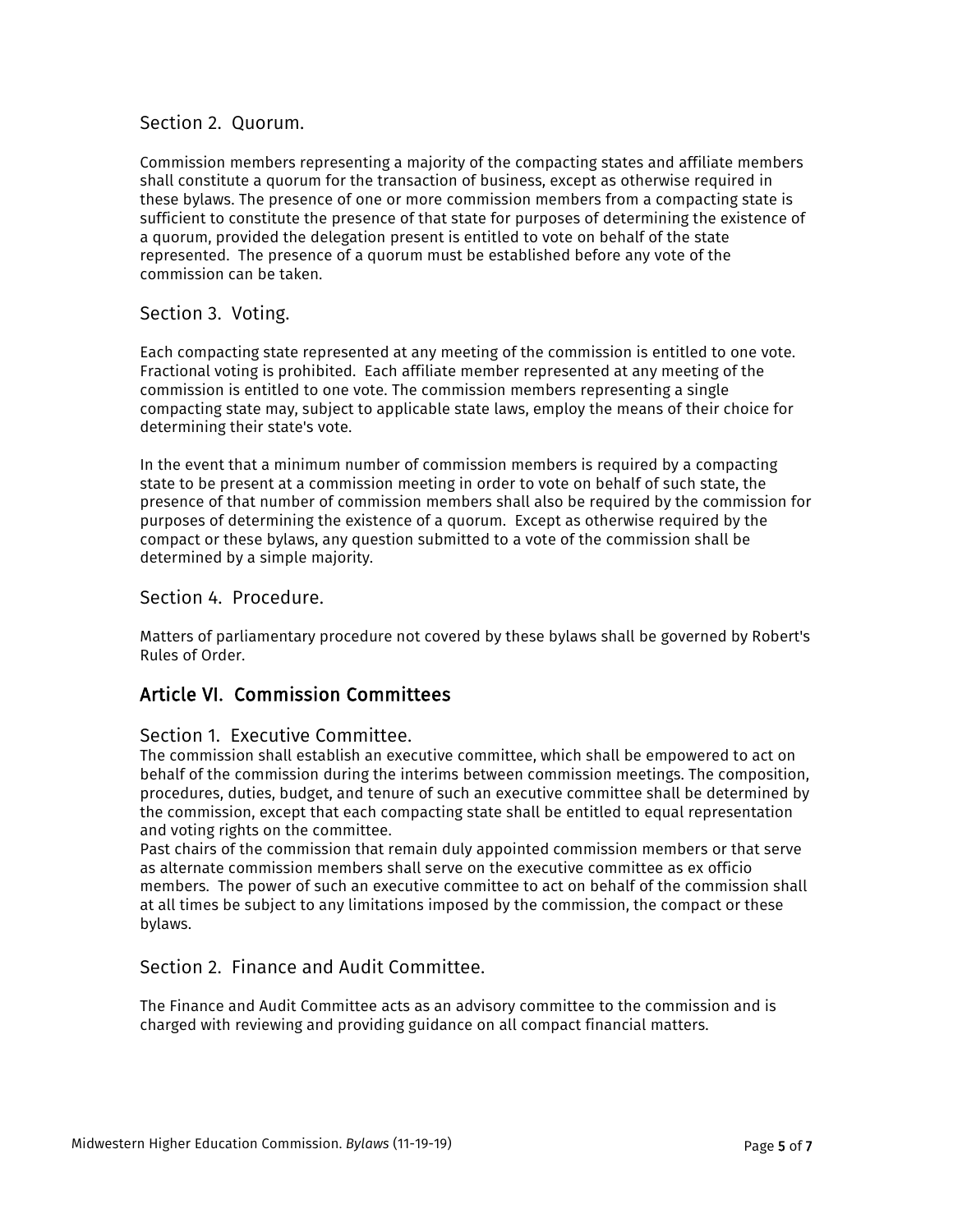#### Section 3. Other Committees.

The commission may establish such other committees as it deems necessary to carry out its objectives. The composition, procedures, duties, budget and tenure of such committees shall be determined by the commission.

### Article VII. Finance

Section 1. Fiscal Year.

The commission's fiscal year shall begin on July 1 and end on June 30.

#### Section 2. Budget.

The commission shall operate on an annual budget cycle and shall, in any given year, adopt budgets for the following fiscal year or years by such time as may be necessary to allow legislative appropriations from the compacting states to be secured. Commission budgets shall be submitted to the compacting states as required by the compact.

#### Section 3. Accounting and Audit.

The commission, with the assistance of the president, shall keep accurate and timely accounts of all receipts and disbursements of commission funds. The treasurer, through the president, shall cause the commission's records of account to be audited annually by a certified or licensed public accountant, and, as required by the compact, the report of such audit shall be made a part of the commission's annual report.

#### Section 4. Debt Limitations.

The commission shall monitor its own and its committees' affairs for compliance with all provisions of the compact and these bylaws governing the incursion of debt and the pledging of credit.

#### Section 5. Travel Reimbursement.

Subject to the availability of budgeted funds, and unless otherwise provided by the commission, commission members shall be reimbursed for any actual and necessary expenses incurred pursuant to their attendance at all duly convened meetings of the commission or its committees.

# Article VIII. Required Reports

In addition to such other reports as may from time to time be required by the compact, these bylaws, or any action of the commission, the commission shall prepare and disseminate the following reports as required by the compact:

a. An annual report documenting the commission's activities during the preceding year and including the annual audit report and any recommendations that may have been adopted by the commission.